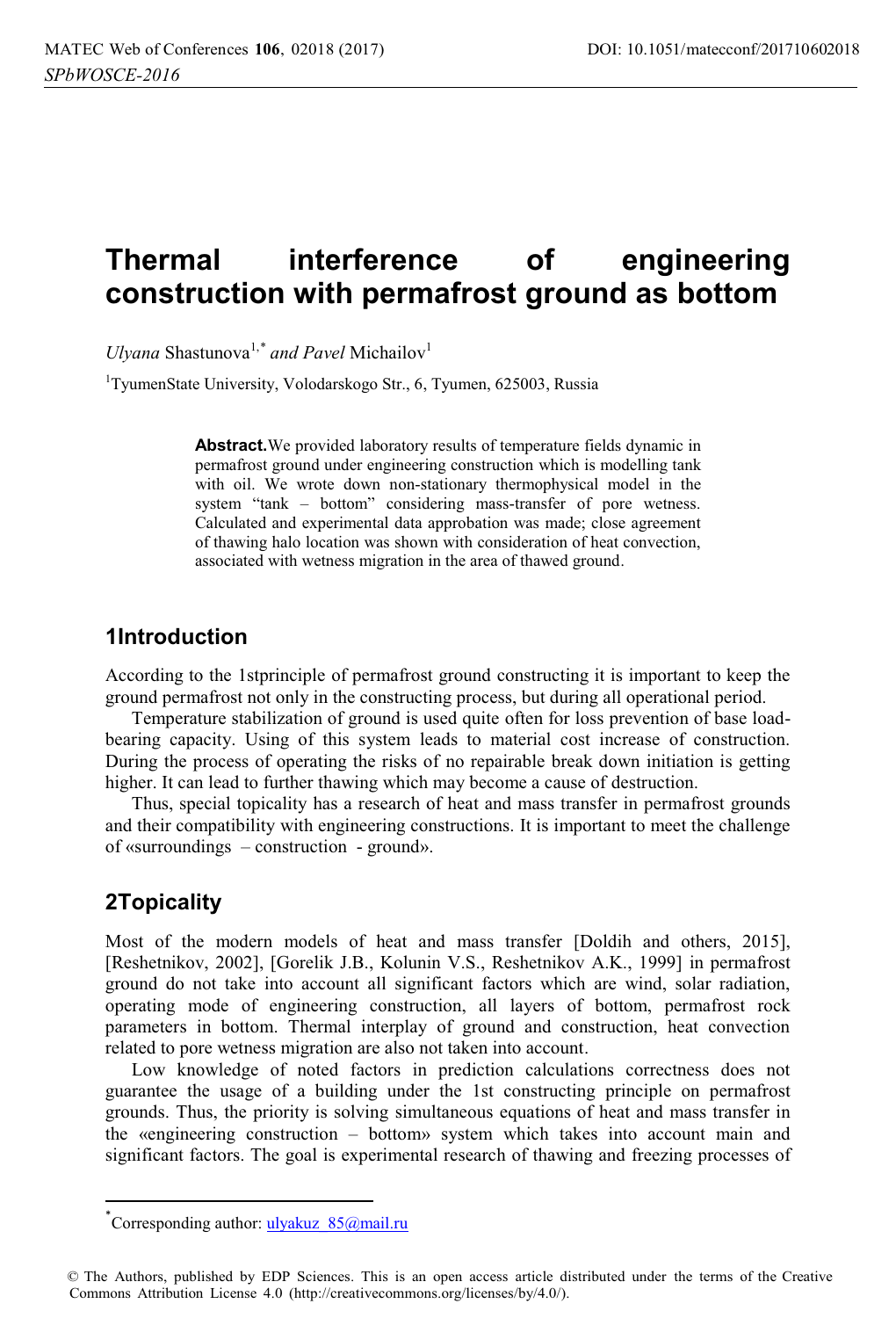permafrost ground in order to their further correlation with appropriateness of provided physico-mathematical model. In this investigation we chose steel tank as a researching engineering construction.

# **3Experimental facility**

In department of Mechanics of multiple systems of Tyumen State University we created experimental facility in the development laboratory on research of permafrost grounds and engineering constructions cooperation to study process of heat and mass transfer in permafrost ground. General scheme of facility is shown in figure 1.

Experimental facility consists of the following items: climatic cell (2), container (16), heat –insulation (12), model of vertical steel tank (9), pump (6), heating system (4,5), system of cooling tubes (7, 8, 15), cryostat (3) and automatic temperature-measuring system in ground and tank (1, 13).



**Fig. 1.**Scheme of experimental facility: 1 – personal computer; 2 – climatic cell; 3 – cryostat; 4 – heating unit; 5 – heating oil tank; 6 – pump; 7 – entrance for system of cooling tubes; 8 – exit for system of cooling tubes;  $9$  – model of vertical steel tank;  $10$  – line for pumping of refrigerant;  $11$  – line for pumping of heat transfer fluid; 12 – heat –insulating of working area; 13 – temperature sensor; 14 – ground; 15 – system of cooling tubes; 16 – container.

Container to limit ground working area is isolated by expandable polystyrene. That allows to consider heat flow rate through freezing unit wall to be equal to zero.

The ground we used in our research is a sand clay. Thermal-physical properties of the ground are shown in the table 1.

| Density, kg/m3                         |                   | 2083           |
|----------------------------------------|-------------------|----------------|
| Wetness, %                             |                   | 2 <sup>1</sup> |
| Thermal conductivity, $W/(m \cdot K)$  | permafrost ground | 3.13           |
|                                        | Thawed ground     | 2.38           |
| Specific thermal capacity, $kJ/(kg·K)$ | permafrost ground | 0.95           |
|                                        | thawed ground     | 1.06           |

**Table 1.**Thermal-physical properties of the ground.

In accordance with Russian SrandardGOST5180-84 ground wetness was found by the method of drying-out till fixed-mass.

Allocation of ground wetness through depth of cover is shown in the table 2.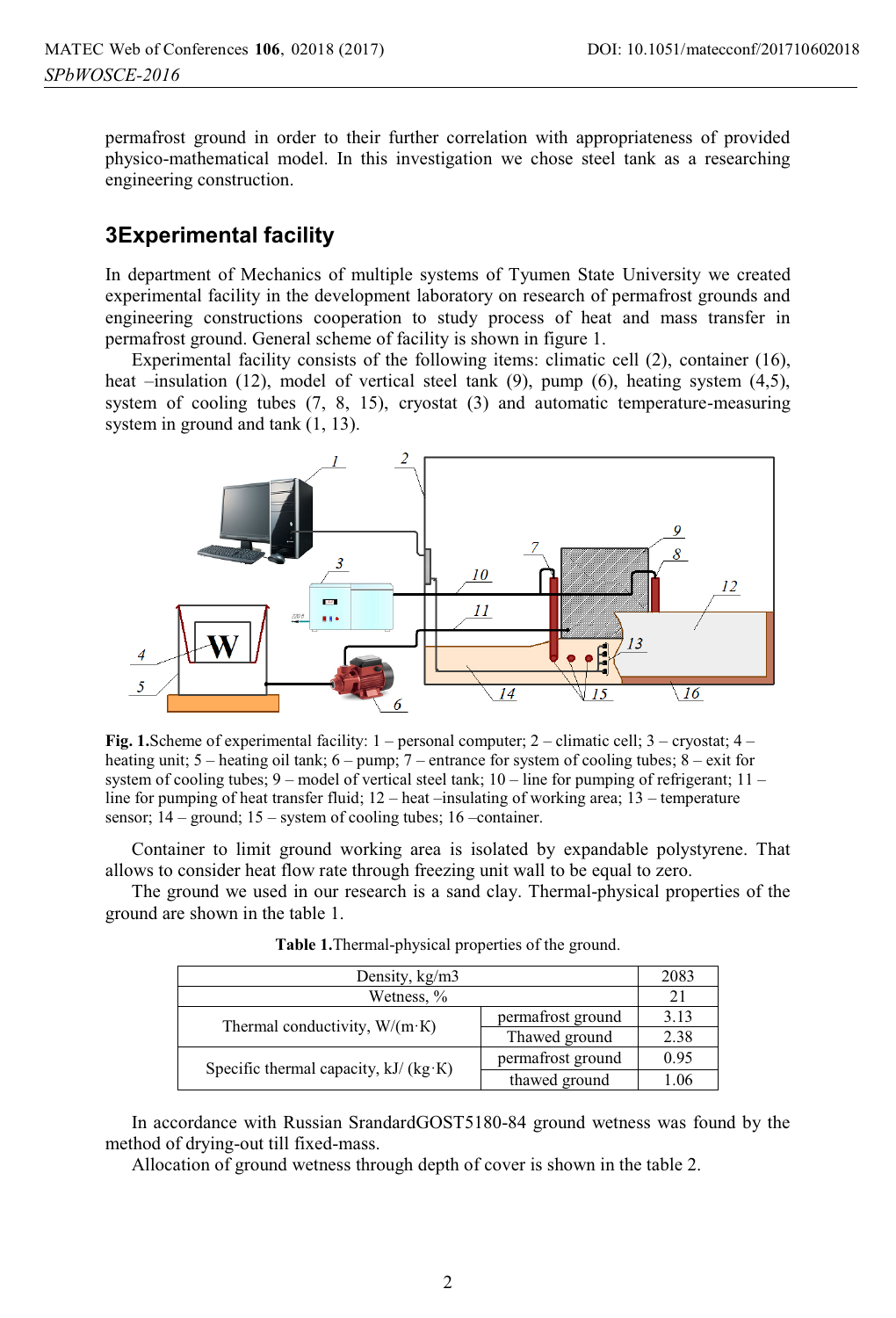|              | Wetness, %        |                |  |
|--------------|-------------------|----------------|--|
| Depth, mm MM | permafrost ground | thawing ground |  |
|              | 12.50             | 17.86          |  |
|              | 12.61             | 18.77          |  |
| 80           | 13.87             | 19.62          |  |
| 120          | 15.79             | 20.11          |  |
| 160          | 16.76             | 20.76          |  |

**Table 2.**Measuring results of ground wetness.

Automated system of temperature monitoring consists of digital temperature sensors DS18B20, personal computer, 1-Wire network adapterCOMand stabilized power supply.

For work with sensors DS18B20 we set up a program to look after and save temperature for each sensor [Shastunova, Yanbikova, 2015].

The total number of temperature sensors we used is 56, 11 of them are installed in the container to control oil temperature, gas space and container walls on various height. 45 are installed in the research ground.

As long as our problem is radio symmetrical the sensors in the ground a replaced radially.In order to low error measurement cause of temperature sensors displacement the bar to fix them was used.

Heat of heat-transfer fluid (oil) is made according to principle of coaxial vessels: there is a heating unit inside a water container, which is inside the oil tank. While experimentation circulate oil is made, which helps to keep temperature constant.

Initial temperature of ground while experimentation is the same in every point and equal to the temperature of freezing unit, mines 10 ℃. Temperature of load oil is 50÷57 ℃. The experimentation leads during 9 hours 30 minutes. According to the sensors value temperature fields were made in ground in different moments (Fig. 2-5).



**Fig. 2.**Ground temperature field in t =10 minutes after turning on the heat.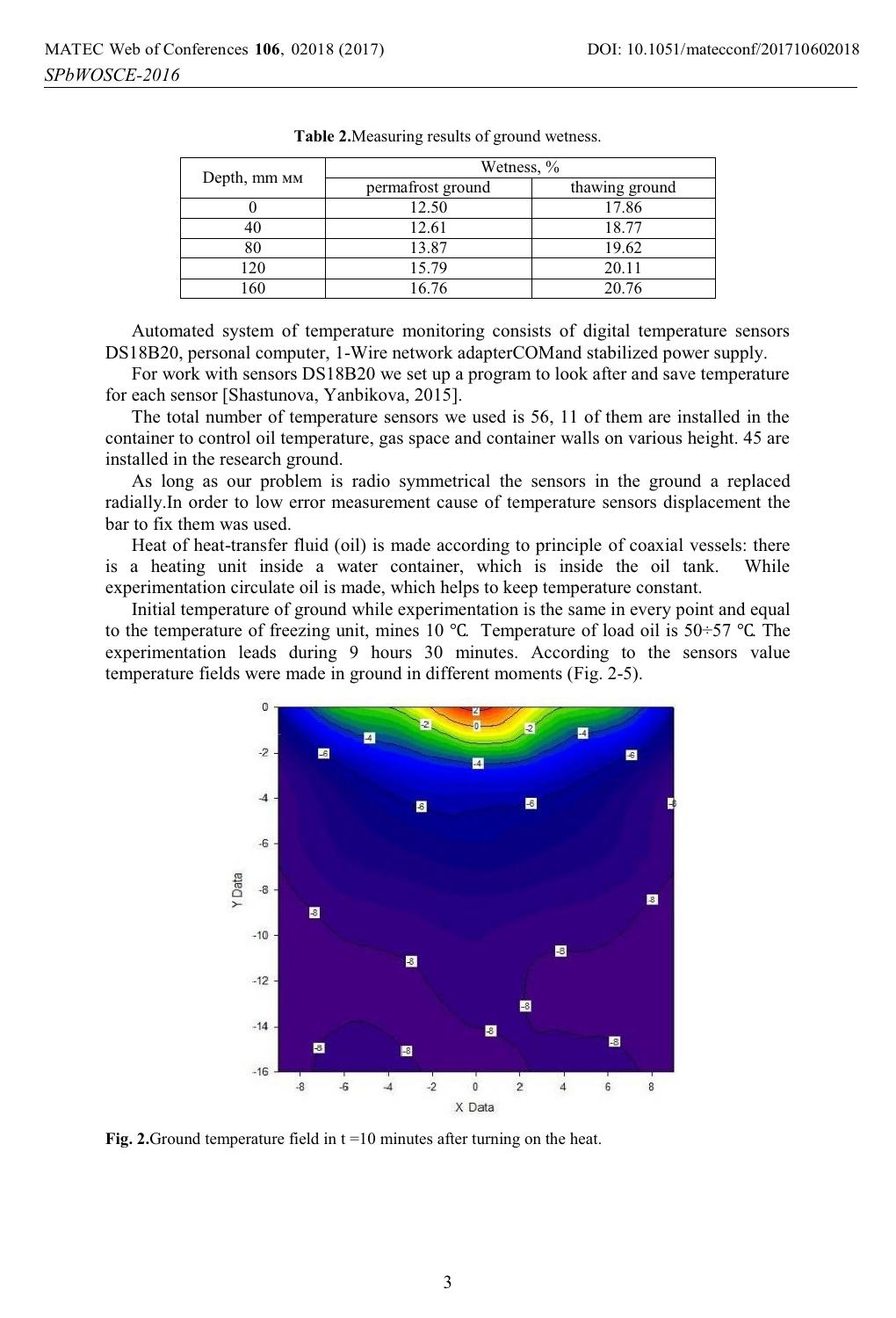

**Fig. 3.**Ground temperature field in t =1.5 hours after turning on the heat.



**Fig. 4.**Ground temperature field in t =4.5 hours after turning on the heat.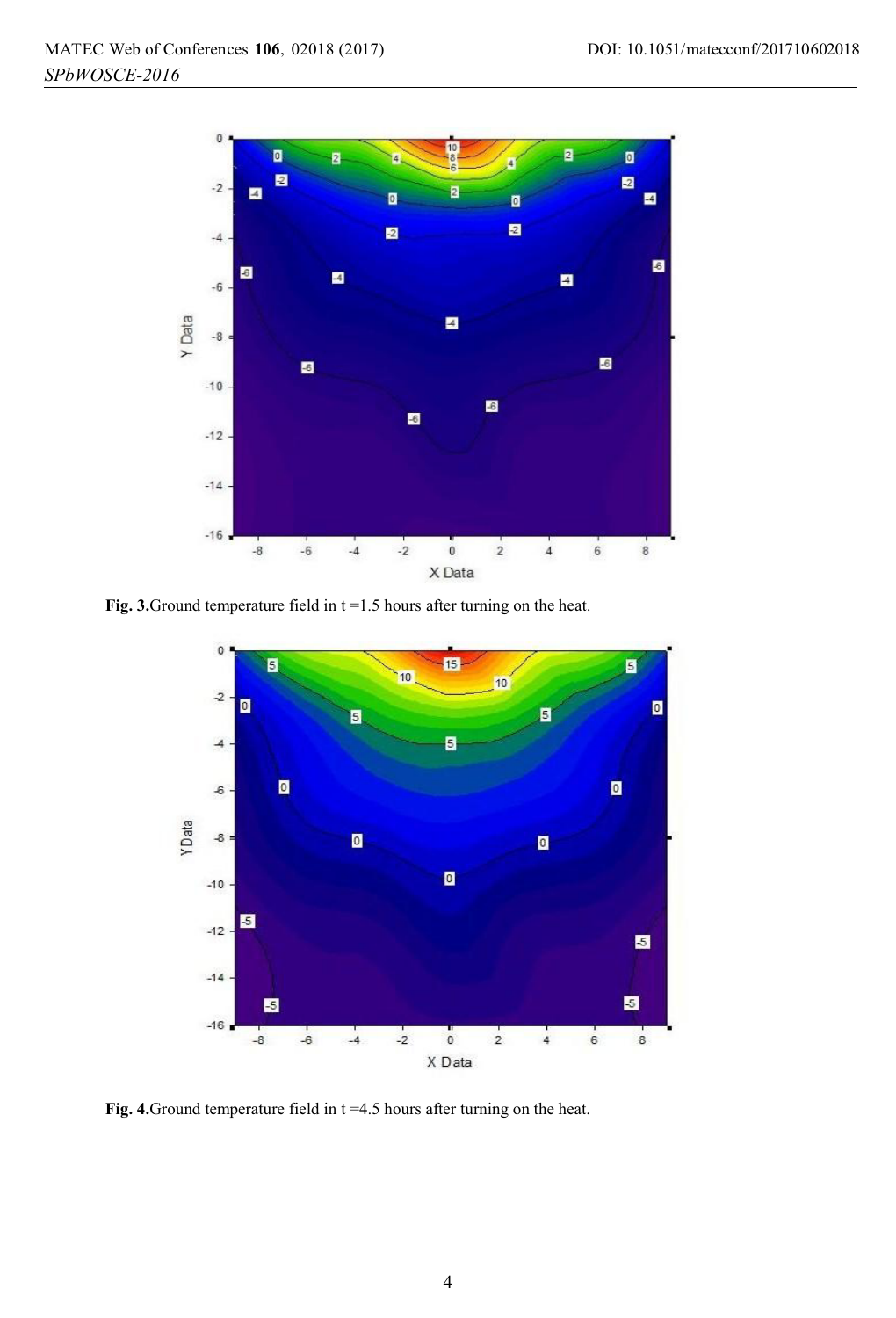

**Fig.5.**Ground temperature field in t =9 hours after turning on the heat.

#### **4Experimental data discussion**

As could be expected temperature distribution and thawing front (isotherm  $T = 0^{\circ}C$ ) are almost symmetrical towards vertical axis, which goes through tank centre. A small deviation is attributable to certain experimental errors: non-uniform ground, slight displacement of temperature sensors during preparation and experimentation, sensors parameter spread and others.

However in time changing of thawing front shape is happening unexpected. At the beginning as it must be the front has a shape of oval with smooth steady changing of curvature radius. But after 1.5 hour the outgrowth ("tongue") began to develop in the front centre and grew in time. At the end of heating the front has a clear central zone, moving fare on in comparison with side zones [Kislitsin, Shastunova, 2015].

We can explain it like that: as long as water volume is smaller than ice volume pores appear in thaw ground. Thawing water is moving down through pores to the thawing center. Heatconvection appears, thawingspeedrises.

Also during experimentation we found relationship between gas space temperature changing (hereinafter -Tg), and hot heat transfer fluid (hereinafter -T<sub>1</sub>) intime[Shastunova, Dmitrievskaya, 2016]. ExperimentalresultsareshowninFig.6a, b.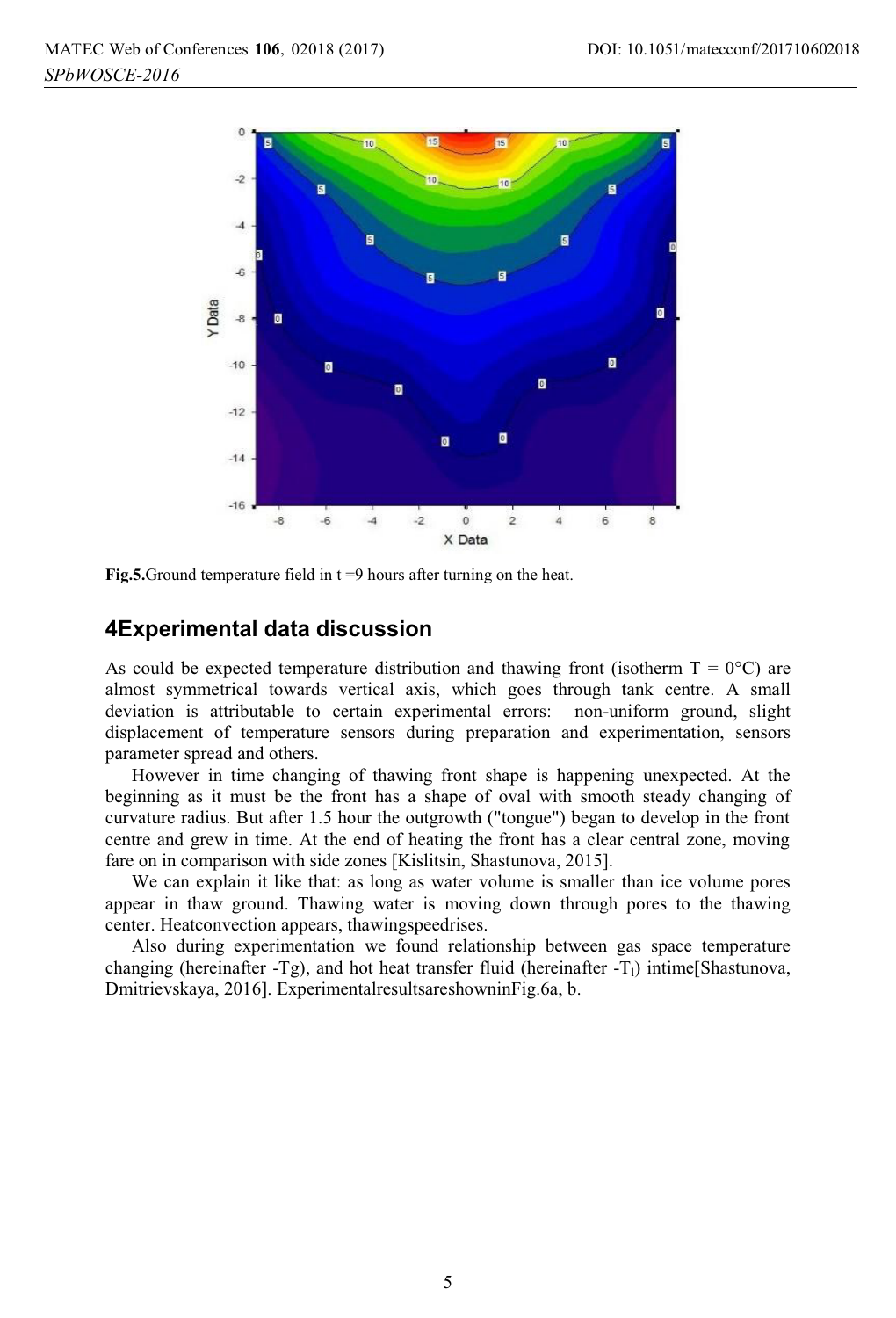

**Fig. 6.**Changing of temperature condition in tank in time: a, b (full line graph) - experimental curves; c,d (dotted graph) - numerical solution; a,c - temperature curve of oil in tank; b,  $d$  – temperature curve of gas space.

Vertical dash-linemarks splitting of two experimentation conditions: piping condition is on the left of the line, storage condition of heat transfer is on the right of the line.

Temperature of surrounding air in climate chamber was equal to mines 10 ºС. In the beginning of piping T<sub>h</sub>roesand heated the walls of cold metal tank, it reached  $57^{\circ}$ C – the level of temperature in which the oil tank was heated. According to exponential dependence  $T_1$  is getting lower in the storage condition.

As for gas space:  $T_g$  is also rises in piping condition. However when the oil reached its maximum temperature gas space temperature was increased further during 15-20 minutes in storage condition. When the oil temperature reached its maximum  $24^{\circ}$ C it started to decrease. We can explain it by complicated gas convective flow inzone of gas space inside the tank.

#### **5 Non-stationary thermophysicalmodel in the system «tank – bottom»**

Interaction of construction with permafrost groundis represented by complex system of the rmophysicsnon linear differential equation. In this work [Kislitsin, Shastunova, 2015] the authors found an approximate quasi-stationary solution of Stephen'stwo-dimensional problem in cylindrical coordinates r, x. Not only including pore wetness transfer, but also without it.

The model under the discussion could be used for projecting and prediction of ground thermal and wetness conditions while using tank battery in complicated geotechnical conditions for thawing halo appraisement and base load-bearing capacity.

Computer modelling based on numerical calculation of simultaneous equations. This simultaneous equations consist of heat-balance equations for gas and oil phase, equation for flow-rate of thermal transfer fluid, equation for thermal transfer in two-dimensional coordinates including phase change and pore wetness migration.

Let us write down thermo physical model. We shall call gas, fluid and ground system components by g,l,s respectively.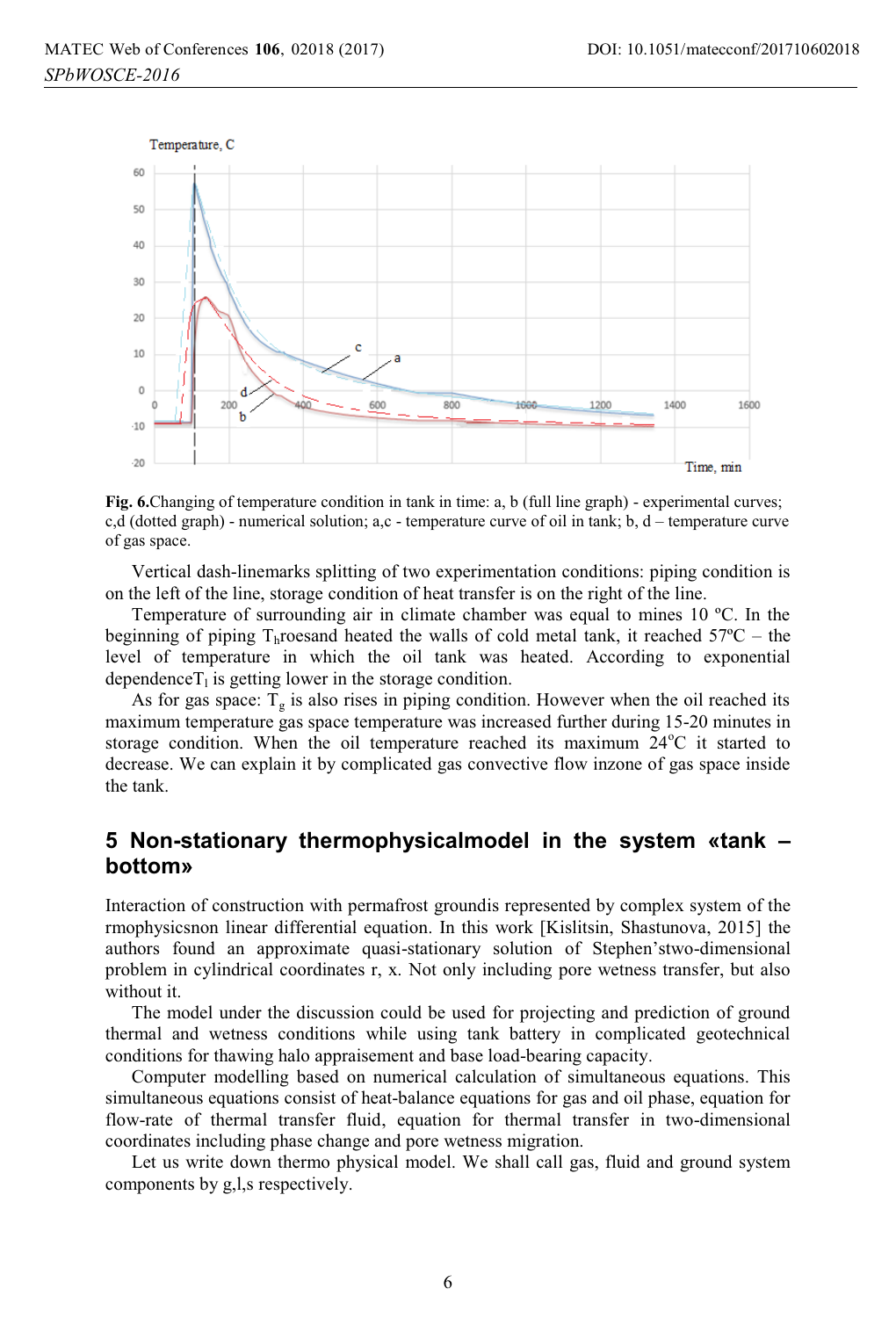$$
\begin{cases}\n\frac{\partial (C_{s} \cdot \rho_{g} \cdot \pi R^{2} \cdot (H-h) \cdot (T_{g} - T_{0}))}{\partial t} = -C_{s} \cdot \rho_{g} \cdot \pi R^{2} \cdot (T_{g} - T_{0}) \cdot \frac{\partial (H-h)}{\partial t} + k_{gol} \cdot (T_{g} - T_{0}) \cdot \pi R^{2} + \\
+ k_{gol} \cdot (T_{g} - T_{0}) \cdot 2\pi R \cdot (H-h) - \alpha_{gl} \cdot (T_{g} - T_{l}) \cdot \pi R^{2}\n\end{cases}
$$
\n
$$
\begin{cases}\n\frac{\partial (C_{i} \cdot \rho_{i} \cdot \pi R^{2} \cdot h \cdot (T_{i} - T_{0}))}{\partial t} = C_{i} \cdot \rho_{i} \cdot \pi R^{2} \cdot (T_{lo} - T_{l}) \cdot \frac{\partial h}{\partial t} + k_{lo} \cdot (T_{l} - T_{0}) \cdot 2\pi Rh + \\
+ k_{ls} \cdot (T_{i} - T_{s}) \cdot \pi R^{2} + \alpha_{lg} \cdot (T_{i} - T_{g}) \cdot \pi R^{2}\n\end{cases}
$$
\n
$$
\begin{cases}\n\frac{\partial T_{s}}{\partial t} = a_{s} \cdot \left(\frac{1}{r} \cdot \frac{\partial}{\partial r} \cdot \left(r \cdot \frac{\partial T_{s}}{\partial r}\right) + \frac{\partial^{2} T_{s}}{\partial z^{2}}\right) + \vartheta_{r} \cdot \frac{\partial T_{s}}{\partial r} + \vartheta_{z} \left(\frac{\partial T_{s}}{\partial z}\right), \\
\vartheta_{r} = -K \cdot \frac{\partial w}{\partial r}, \vartheta_{z} = -K \cdot \frac{\partial w}{\partial z}\n\end{cases}
$$
\n
$$
(1)
$$

Where  $T_0$  - surrounding temperature,  $K; T_b$  - upstream temperature of heat transfer fluid under constant flow rate  $G$ , K;  $k_{g01}$  - heat transfer coefficient through tank top,  $\frac{W}{m^2 \cdot K}$ ;  $k_{g02}$  - heat transfer coefficient through tank wall to the zone of gas space ,  $\sqrt[m^2 \cdot K)}$ ,  $\alpha_{gl}$ and  $\alpha_{\lg}$  - heat transfer coefficient from steam-and-gas mixture to «hot» heat transfer fluid and back,  $\frac{W}{m^2 \cdot K}$ ,  $k_{lo}$  - heat transfer coefficient through side wall of tank to the zone of liquid space  $\frac{W}{m^2 \cdot K}$ ,  $k_{ls}$  - heat transfer coefficient through the bottom from hot heat transfer to tank bottom  $\frac{W}{m^2 \cdot K}$ ,  $C_{g,l,s}$  and  $\rho_{g,l,s}$  - heat capacity and density of steamand-gas mixture, heat transfer and ground,  $\sqrt[k]{(kg \cdot K)}$ , m; R, H - radius and height of tank, m; *h* - filing height of heat transfer fluid, m; *G* - consumption of a heat-transfer fluid, *s*  $m<sup>3</sup>$  $\frac{a_s}{s}$  - thermal conductivity coefficient of the ground,  $\frac{a_s}{s^2}$ m  $\frac{1}{2}$ ,  $\frac{\partial}{\partial r}$   $\frac{1}{2}$  - filtration m

velocity of pore wetness, K – isothermal coefficient of hydraulic conductivity,  $\sqrt{s^2}$  $, w$  height wetness.

We gave all the details how we count heat transfer coefficient in [Bakhmat, Kislitsin, Shastunova, 2011], [Gishkelyuk, Stanislovskaya, Evlanov, 2015], [Shastunova, Yanbikova, 2015].

 Finite-difference approximation of the system (1) was calculated using implicit schema [Paskonov, Polezhaev, Chudov, 1986] with following starting and bounder conditions:

Starting conditions:

Where:

$$
t = 0
$$
;  $h = 0$ ,  $T_g = T_0$ ;  $T_l = T_{lo}$ ;  $J = k_{ls} \cdot (T_l - T_s) \cdot \pi R^2 = 0$ ;

For  $z = 0$ ;  $T_s = T_0$ 

Border conditions: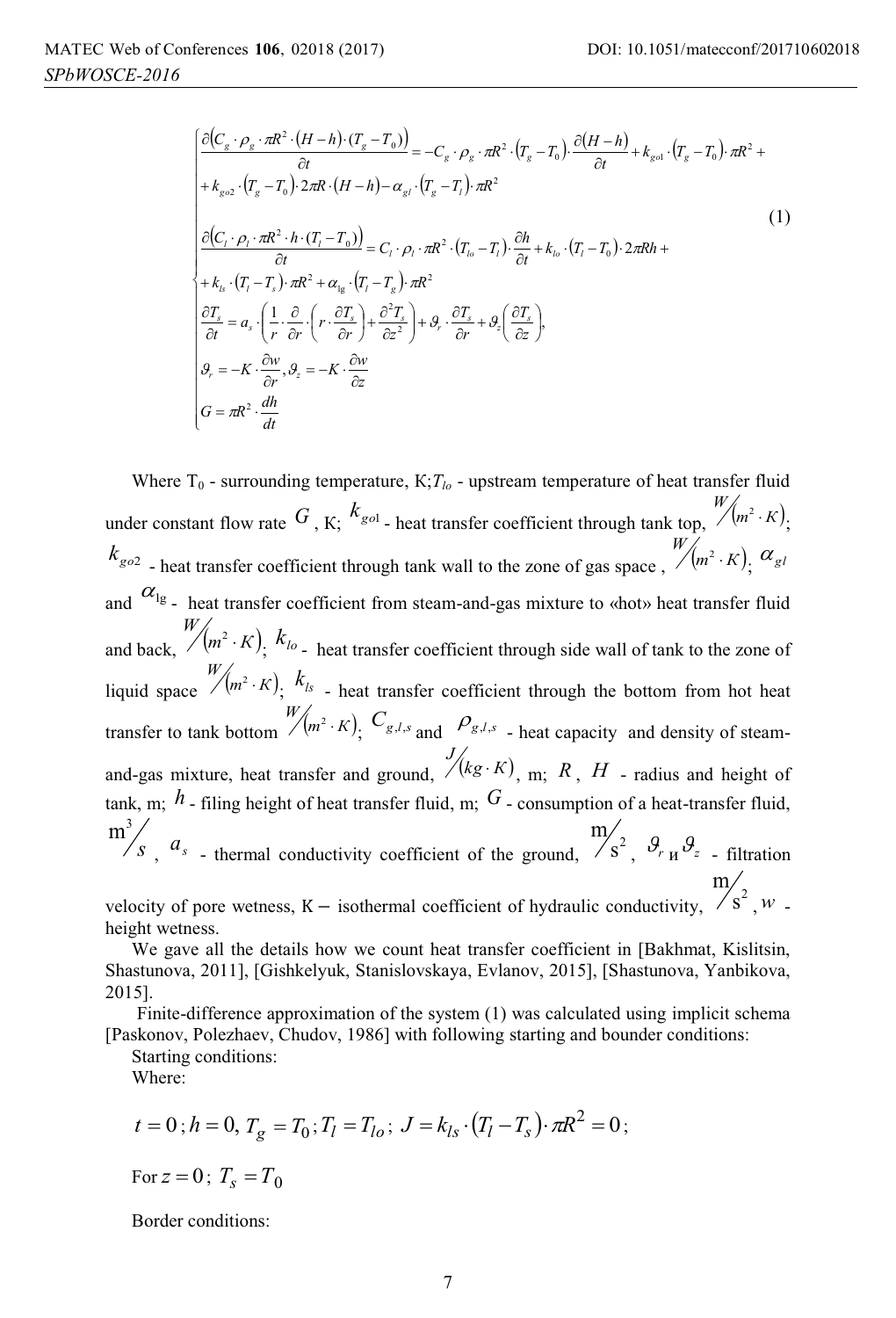$$
z > 0, T_s = T_s(z)
$$
  
\n
$$
z = L, T_s = T(L) = const
$$
  
\n
$$
J = k_{ls} \cdot \pi R^2 \cdot (T_l - T_s) = \lambda \frac{\partial T_s}{\partial z}\Big|_{z=0}
$$
 (2)

#### **6Numerical calculation discussion**

According to the numerical calculation results and experimental research we represented graphs which show dynamic pattern of permafrost ground thawing haloin Fig. 7. As it obvious, numerical calculation of non-stationary thermo physical model in the system «tank – bottom» including influence of pore wetness migration gives us exact match with experimental data than excluding it.

Also we plotted of temperature changing variance of gas space and hot heat transfer fluid. Good agreement of experimental data and numerical calculation is shown in Fig. 6.



**Fig.7.**Dynamic pattern of permafrost ground thawing halo. Full line – experimental value. ---- (dotted line) – numerical calculation including convection. \*\* - numerical calculation excluding convection.

#### **Conclusion**

It is deduced from experiments pore wetness migration has a strong effect on ground thawing halo form and speed while thermal interference in the system «tank – bottom».

We madenon-stationary thermo physical model taking into account pore wetness migration. Numerical calculation gives us satisfactory fit with experimental data.